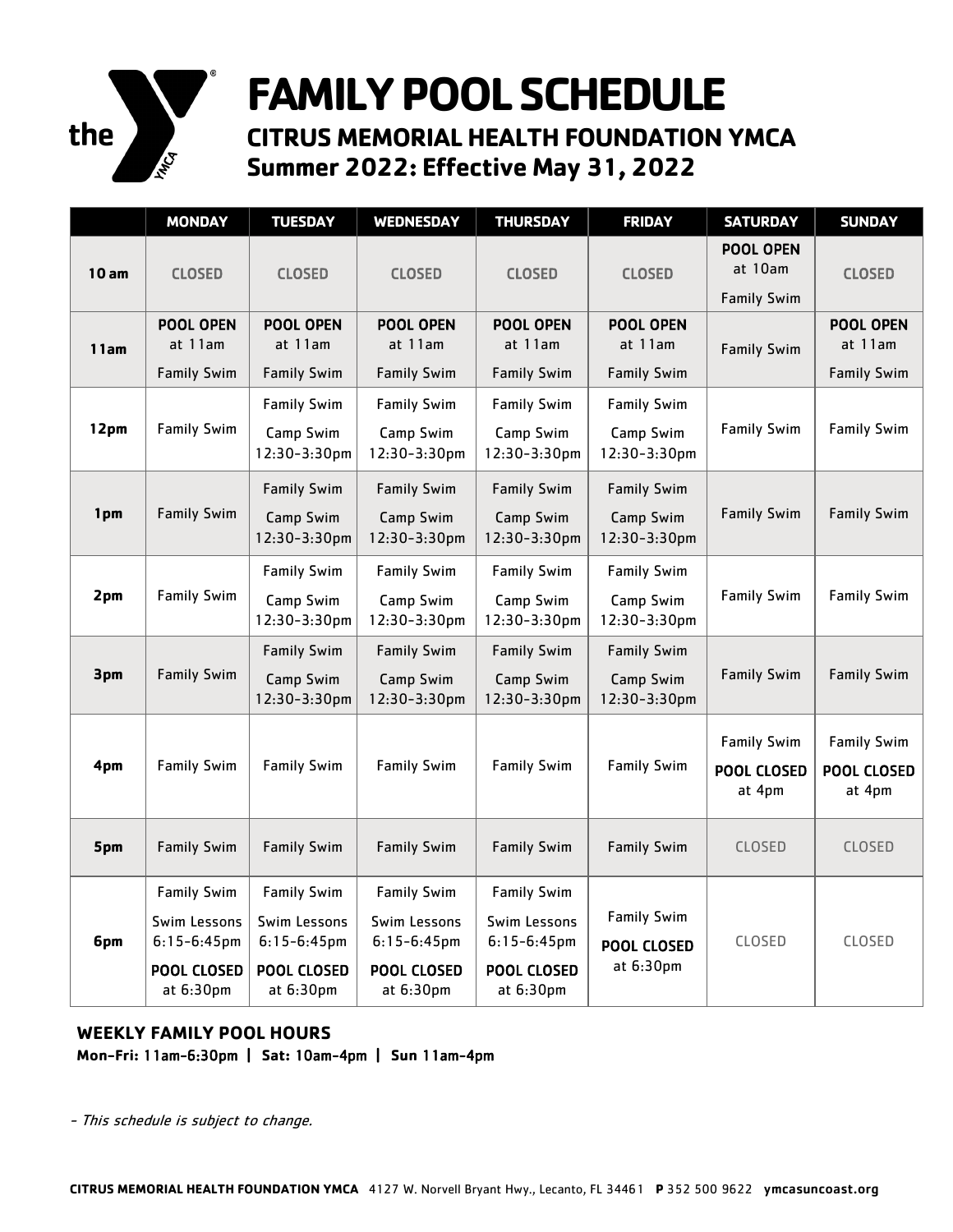

## **LAP POOL SCHEDULE**

**CITRUS MEMORIAL HEALTH FOUNDATION YMCA Summer 2022: Effective May 31, 2022** 

|      | <b>MONDAY</b>                                                                                 | <b>TUESDAY</b>                                                                                      | <b>WEDNESDAY</b>                                                                                | <b>THURSDAY</b>                                                                                   | <b>FRIDAY</b>                                                    | <b>SATURDAY</b>                                                                                           | <b>SUNDAY</b>                                            |
|------|-----------------------------------------------------------------------------------------------|-----------------------------------------------------------------------------------------------------|-------------------------------------------------------------------------------------------------|---------------------------------------------------------------------------------------------------|------------------------------------------------------------------|-----------------------------------------------------------------------------------------------------------|----------------------------------------------------------|
| 5am  | Pool opens<br>at 5am<br>Lap Swim (6)                                                          | Pool opens<br>at 5am<br>Lap Swim (6)                                                                | Pool opens<br>at 5am<br>Lap Swim (6)                                                            | Pool opens<br>at 5am<br>Lap Swim (6)                                                              | Pool opens at<br>5am<br>Lap Swim (6)                             | <b>CLOSED</b>                                                                                             | <b>CLOSED</b>                                            |
| 6am  | <b>Masters Swim</b><br>$6 - 7:30$ am $(5)$<br>Lap Swim (2)                                    | <b>Masters Swim</b><br>$6:15 - 7:45$ am $(5)$<br>Lap Swim (2)                                       | <b>Masters Swim</b><br>$6 - 7:30$ am $(5)$<br>Lap Swim (2)                                      | <b>Masters Swim</b><br>$6:15 - 7:45$ am $(5)$<br>Lap Swim (2)                                     | Lap Swim (6)                                                     | <b>CLOSED</b>                                                                                             | <b>CLOSED</b>                                            |
| 7 am | <b>Masters Swim</b><br>$6 - 7:30$ am $(5)$<br>Lap Swim (2)                                    | <b>Masters Swim</b><br>$6:15 - 7:45$ am $(5)$<br>Lap Swim (2)                                       | <b>Masters Swim</b><br>$6 - 7:30$ am $(5)$<br>Lap Swim (2)                                      | <b>Masters Swim</b><br>$6:15 - 7:45$ am $(5)$<br>Lap Swim (2)                                     | Lap Swim (6)                                                     | <b>Pool Opens</b><br>at 7am<br><b>PYP Swim Team</b><br>$7:45-9:45$ am $(4)$<br>Lap Swim/<br>Exercise (2)  | <b>CLOSED</b>                                            |
| 8am  | Lap Swim (6)                                                                                  | Lap Swim (6)                                                                                        | Lap Swim (6)                                                                                    | Lap Swim (6)                                                                                      | Lap Swim (6)                                                     | <b>PYP Swim Team</b><br>$7:45-9:45$ am (4)<br>Lap Swim (2)                                                | <b>CLOSED</b>                                            |
| 9am  | <b>Water Exercise</b><br>$9 - 10$ am $(5)$<br>Swim Lessons<br>$9-11$ am $(2)$<br>Lap Swim (1) | Water Exercise<br>$9:45-10:45$ am $(4)$<br>Swim Lessons<br>$9 - 11$ am $(2)$<br>Lap Swim (2)        | <b>Water Exercise</b><br>$9 - 10$ am $(5)$<br>Swim Lessons<br>$9 - 11$ am $(2)$<br>Lap Swim (1) | <b>Water Exercise</b><br>$9:45-10:45$ am (4)<br>Swim Lessons<br>$9 - 11$ am $(2)$<br>Lap Swim (2) | <b>Water Exercise</b><br>$9:45 - 10:45$ am $(4)$<br>Lap Swim (4) | <b>PYP Swim Team</b><br>7:45-9:45am (4)<br>Swim Lessons<br>$9 - 11:45$ am $(2)$<br>Lap Swim (2)           | <b>CLOSED</b>                                            |
| 10am | Swim Lessons<br>$9 - 11$ am $(2)$<br>Lap Swim (4)                                             | <b>Water Exercise</b><br>$9:45 - 10:45$ am (4)<br>Swim Lessons<br>$9 - 11$ am $(2)$<br>Lap Swim (2) | Swim Lessons<br>$9 - 11$ am $(2)$<br>Lap Swim (4)                                               | <b>Water Exercise</b><br>$9:45 - 10:45$ am (4)<br>Swim Lessons<br>$9-11$ am $(2)$<br>Lap Swim (2) | <b>Water Exercise</b><br>$9:45 - 10:45$ am (4)<br>Lap Swim (4)   | Swim Lessons<br>$9 - 11:45$ am $(2)$<br>Lap Swim (4)                                                      | <b>CLOSED</b>                                            |
| 11am | <b>Water Exercise</b><br>$11am-12pm (4)$<br>Lap Swim (2)                                      | Lap Swim (4)                                                                                        | <b>Water Exercise</b><br>$11am-12pm(4)$<br>Lap Swim (2)                                         | Lap Swim (4)                                                                                      | Lap Swim (6)                                                     | <b>Water Exercise</b><br>$11:15am -$<br>$12:15$ pm $(4)$<br>Swim Lessons<br>9-11:45am (2)<br>Lap Swim (2) | Pool opens<br>at 11am<br>Lap Swim (6)<br>Family Swim (2) |
| 12pm | Lap Swim (6)<br>Family Swim (2)                                                               | Lap Swim (6)<br>Family Swim (2)                                                                     | Lap Swim (6)<br>Family Swim (2)                                                                 | Lap Swim (6)<br>Family Swim (2)                                                                   | Lap Swim (6)<br>Family Swim (2)                                  | <b>Water Exercise</b><br>$11:15am -$<br>$12:15$ pm $(4)$<br>Lap Swim $(2)$<br>Family Swim (2)             | Lap Swim (6)<br>Family Swim (2)                          |